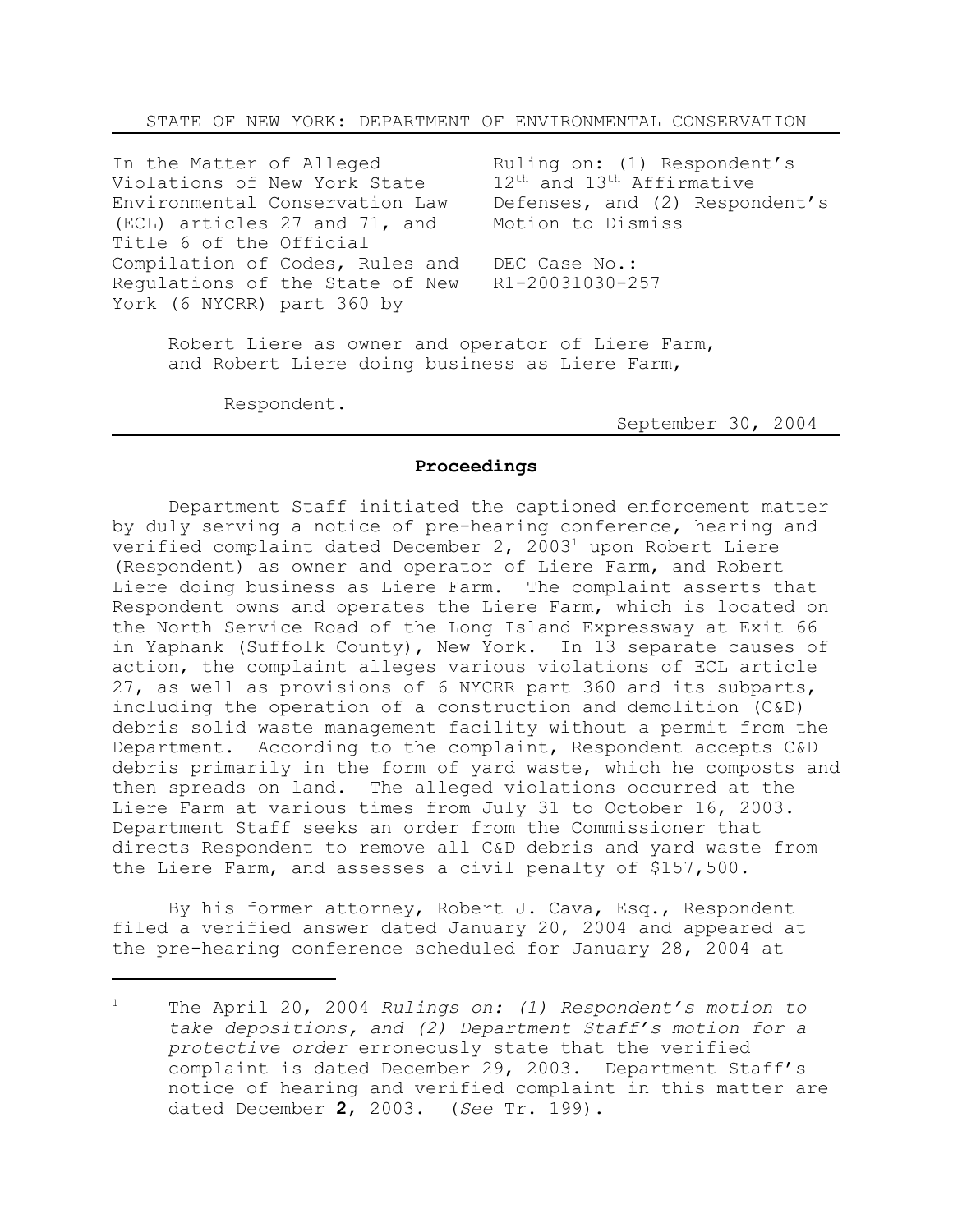10:00 a.m. at the Department's Region 1 office on the SUNY Stony Brook Campus. In the answer, Respondent generally denies the allegations asserted in the complaint, and asserts 13 affirmative defenses. Of these, Respondent asserts as the  $12<sup>th</sup>$  affirmative defense that the charges alleged in the December 2, 2003 complaint are barred by the doctrines of res judicata and collateral estoppel based on a memorandum decision issued by Judge Sgroi (District Court, Suffolk County [1st District]) on December 19, 2000. For the  $13<sup>th</sup>$  affirmative defense, Respondent asserts that the charges alleged in the complaint are barred by the doctrines of res judicata and collateral estoppel based on a decision issued by Justice Jones (Supreme Court, Suffolk County) on January 6, 2000.

With a cover letter dated February 25, 2004, Department Staff filed a statement of readiness as required by 6 NYCRR 622.9. Subsequently, Respondent retained new legal counsel, Joan B. Scherb, Esq.

The hearing commenced on May 25, 2004 and continued on May 26 and 27, 2004. The hearing in this matter is scheduled to continue on October 19, 2004 at the Department's Region 1 office.

## **Background**

As part of his defense, Respondent contends that Judge Sgroi's December 19, 2000 memorandum decision (*see* Exhibit C to Respondent's memorandum of law) and Justice Jones' January 6, 2000 short form order (see Exhibit D to Respondent's memorandum of law) are relevant to the captioned administrative proceeding. The determinations are summarized below. According to Respondent, no party appealed from these determinations.

## 1. Suffolk District Court (1st District)

In 1999, Environmental Conservation Officer (ECO) Rucker served several appearance tickets upon Respondent, and charged him with violating ECL 71-0907(7), and 6 NYCRR 360-1.4(a)(1)(iv); 360-1.7(a)(1)(ii); 360-1.14(i) and 360-16.4(f)(3). These tickets were returnable in 1<sup>st</sup> District Court of Suffolk County. Respondent pleaded not guilty to the charges.

Consistent with the court's direction, Respondent filed an affidavit sworn to January 5, 2000, and a memorandum of law and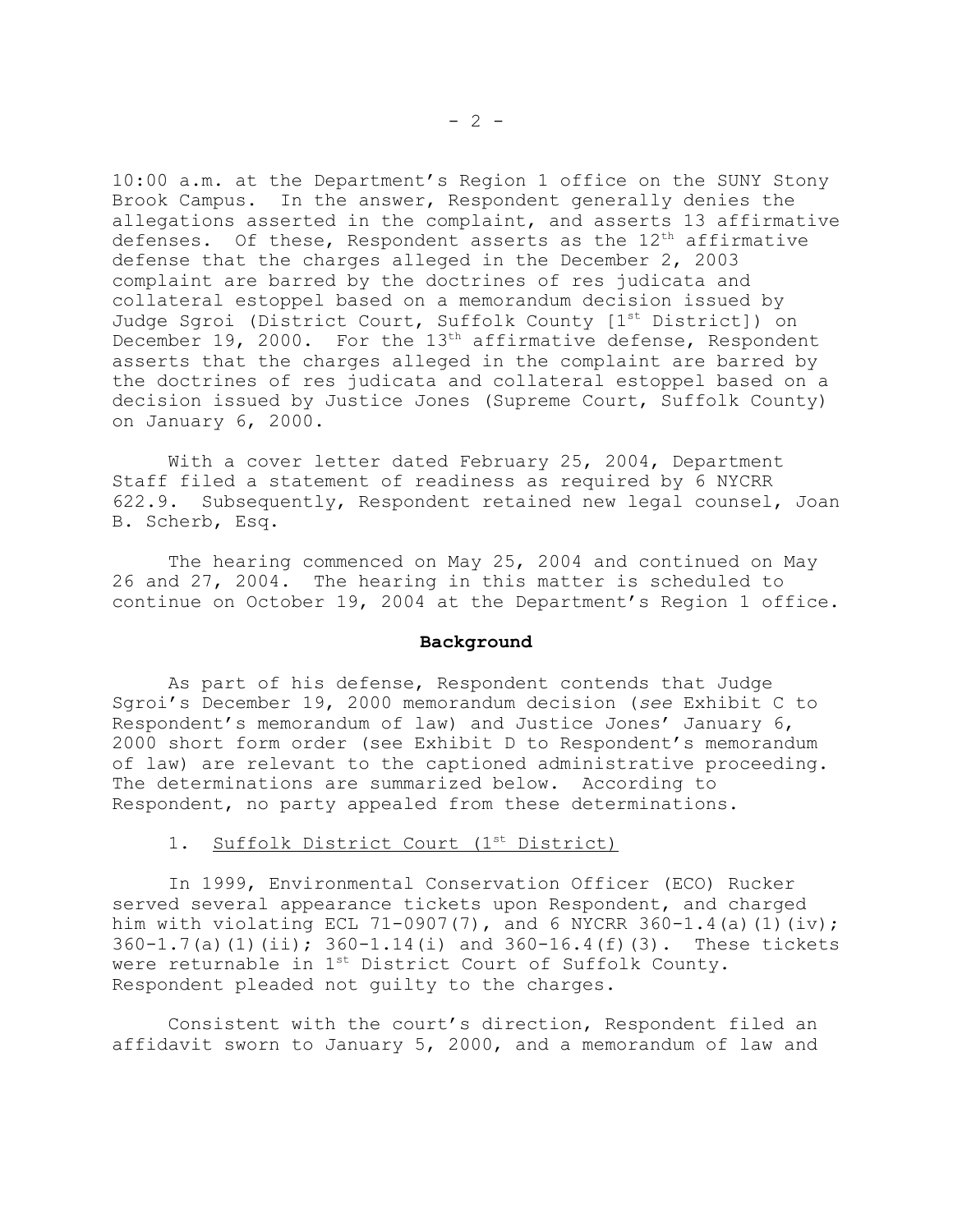stipulation from Respondent's counsel, Robert Cava, Esq.<sup>2</sup> Based on these papers, the court found that Respondent "accepts trees, shrubs, grass clippings and leaves from landscapers," and that Respondent "grinds those materials up and sells the wood chips or spreads them on his farm" (*People v Robert A. Liere*, Suffolk Dist Ct, 1st Dist, Dec. 19, 2000, Sgroi, J., Docket No. 27571/99). Based on these facts, the court concluded that Respondent "was not engaged in conduct regulated by the provisions under which he is charged. There is no evidence that the defendant [Mr. Liere] accepted solid waste as same is defined in 6 NYCRR §360-1.2(a)(1). This Court finds that the People have failed to set forth any factual basis for bringing the materials in question within such definition" (*id.*).

Referencing 6 NYCRR 360-16.1(b), which outlines the exemption criteria for C&D debris processing facilities, Judge Sgroi determined further that "should the People allege that the material in question constituted 'construction and demolition debris' consisting of 'land clearing debris' (*see* 6 NYCRR §360- 1.2(38)), the within defendant [Mr. Liere] would be exempt from prosecution under Part 360 (*see* 6 NYCRR §360-16.1(b))" (*id.*). Judge Sgroi dismissed all charges alleged in ECO Rucker's appearance tickets.

## 2. Supreme Court, Suffolk County

The Town of Brookhaven served an order to show cause dated May 19, 1999 upon Respondent and others to prevent them from storing and collecting solid waste at the Liere Farm until Respondent and the other defendants had obtained all necessary approvals from the Town of Brookhaven. The basis for the Town's claim cannot be determined from the papers filed by Respondent. It appears to be based on a nuisance claim.

After a hearing, the court found that in 1999, Respondent received trees, branches, leaves and stumps which were processed with a chipper to produce mulch that was subsequently tilled into the soil at the farm, or sold. Although some grass clippings were mixed into the mulch, the court determined that the Town failed to prove that the actual amount of grass clippings at the farm was as significant as alleged by the Town. In addition, the court found that any on-site odors "could not be detected from a

 $2^2$  The copy of Mr. Cava's memorandum of law and stipulation attached to Respondent's memorandum of law as Exhibit B is not dated.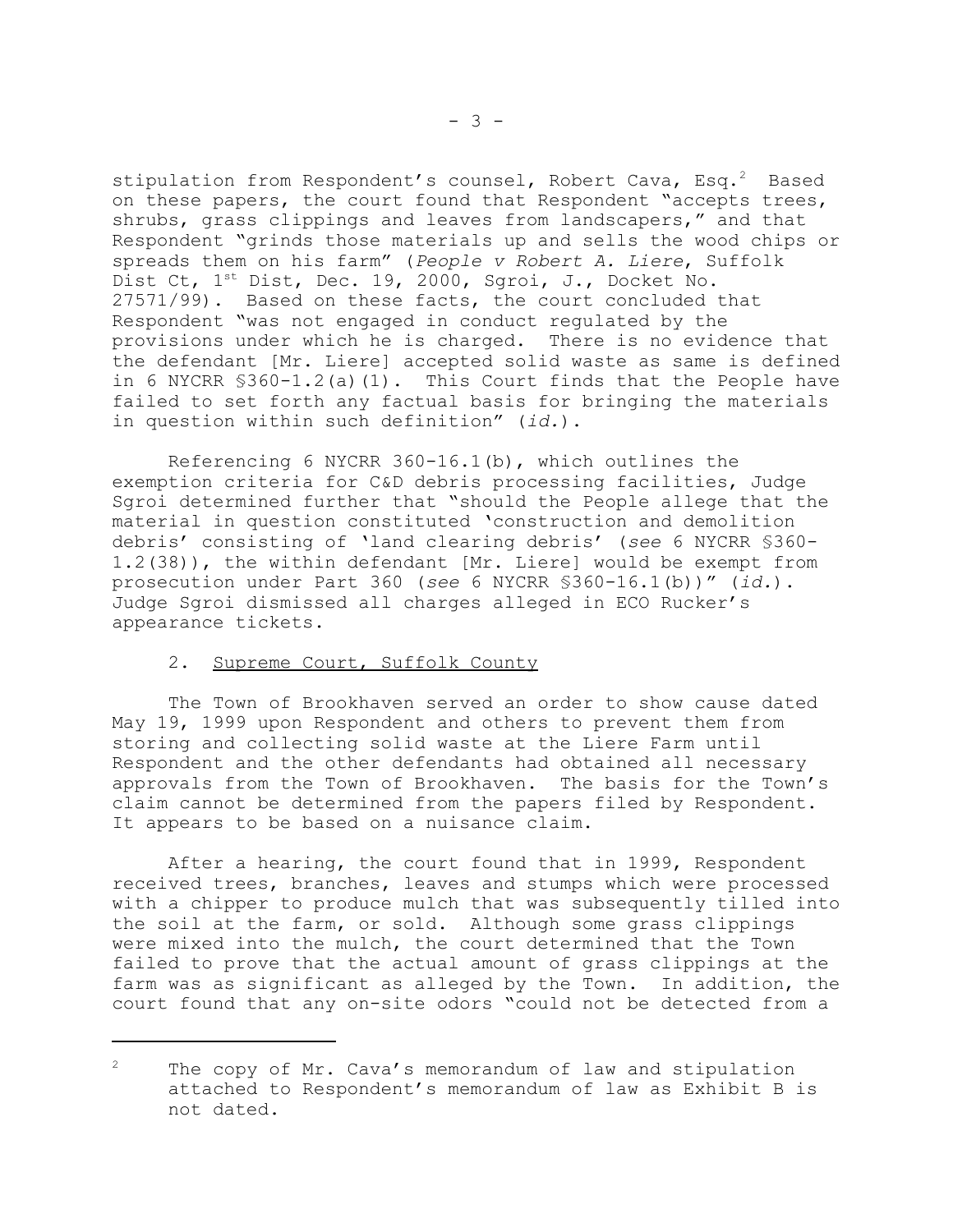distance" (*Town of Brookhaven v. Robert Liere*, Sup Ct, Suffolk County, Jan. 6, 2000, Jones, J., Index No. 9456/1999). Based on these findings, Justice Jones denied the Town's petition for injunctive relief in a short form order dated January 6, 2000 because the Town failed to demonstrate any irreparable injury.

# **Requests for Clarification and Respondent's Motion to Dismiss**

During the administrative hearing in May 2004, Department Staff requested clarification of the April 20, 2004 ruling on Respondent's request to depose members of Department Staff (*see* Tr. 372). In addition to denying Respondent's request for depositions, Department Staff understood that the April 20, 2004 ruling dismissed Respondent's  $12<sup>th</sup>$  and  $13<sup>th</sup>$  affirmative defenses (*see* Tr. 7-9). Also during the hearing, Respondent moved to dismiss the charges alleged in the complaint (*see* Tr. 275, 374). I directed Respondent to make this request in writing (*see* Tr. 276). In addition, I requested clarification from Respondent about his 12th and 13th affirmative defenses (*see* Tr. 382).

On behalf of Respondent, Attorney Scherb filed an undated memorandum of law, which I received on June 15, 2004. Three exhibits were attached to the memorandum of law. Exhibit A is a copy of an affidavit by Respondent sworn to January 5, 2000. Exhibit B is a copy of an undated memorandum of law and stipulation of facts by Attorney Cava. Exhibit C is a copy of Judge Sgroi's December 19, 2000 memorandum decision. Exhibits A, B and C relate to the Suffolk County District Court matter summarized above. Respondent moves to dismiss the charges alleged in the December 2, 2003 complaint on the ground that the captioned enforcement action is barred by the doctrines of res judicata and collateral estoppel.

With a cover letter dated July 21, 2004, I received Department Staff's reply of the same date. Attached to Department Staff's reply is a letter dated October 21, 1999 from Anthony J. Cava, P.E., Regional Solid and Hazardous Materials Engineer, Region 1 to Robert Liere. Department Staff opposes Respondent's motion to dismiss. Department Staff seeks a ruling that Respondent's  $12<sup>th</sup>$  and  $13<sup>th</sup>$  affirmative defenses are not applicable to the captioned enforcement action.

During a conference call with the parties on July 26, 2004 concerning the captioned matter, Respondent's counsel requested that I disregard Department Staff's reply because it was a week late. By letter dated July 26, 2004, I denied Respondent's request, and accepted Department Staff's July 21, 2004 reply. In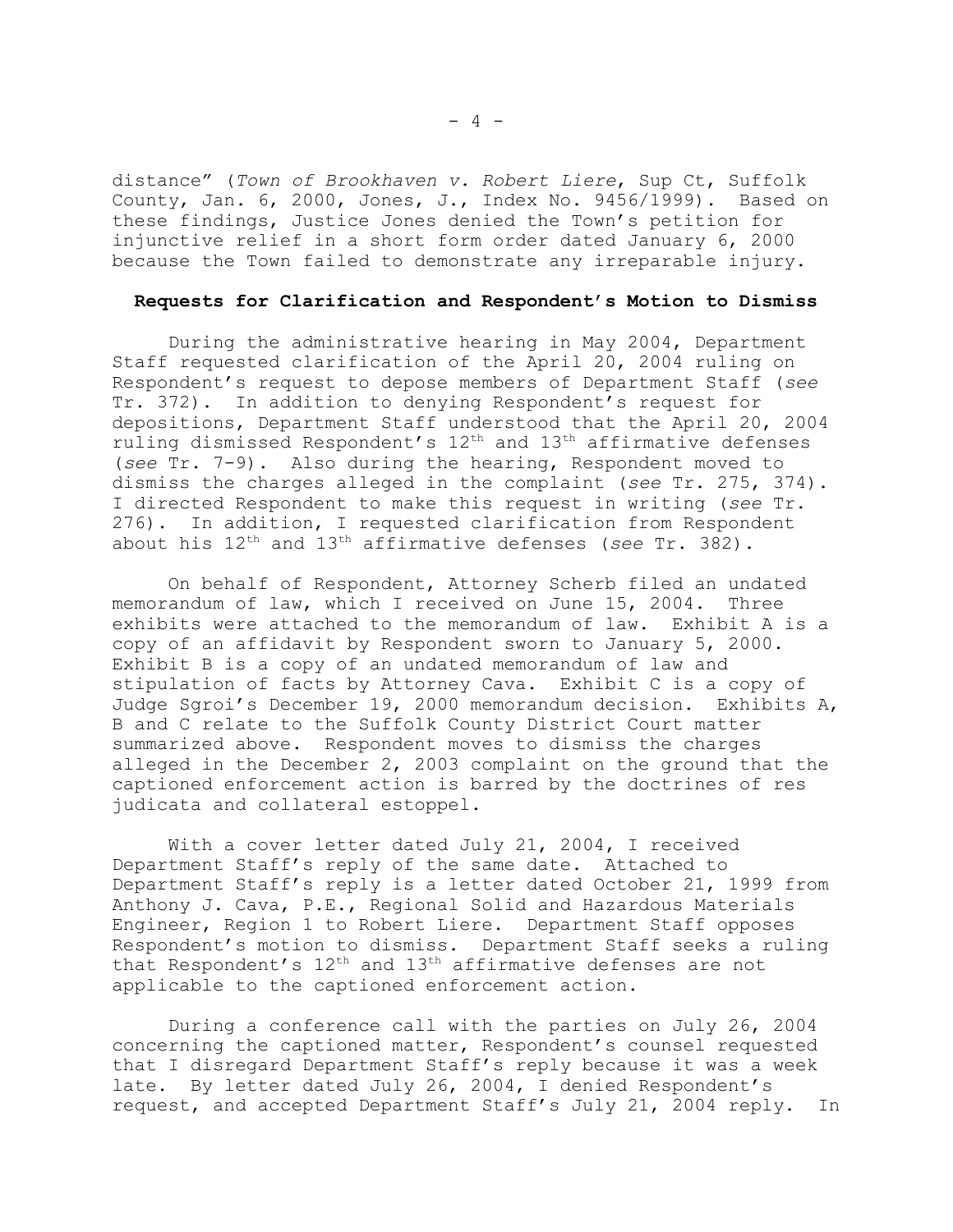addition, the July 26, 2004 letter authorized Respondent to file a reply by August 13, 2004.

With a cover letter dated August 11, 2004, Respondent timely filed a reply memorandum of law. Respondent argues that Department Staff is inappropriately trying to reassert jurisdiction over Respondent's property. Respondent maintains that whether it was operating a regulated solid waste management facility was decided by Judge Sgroi in December 2000. Respondent concludes that the captioned administrative action is barred by the doctrines of res judicata and collateral estoppel. Respondent cites additional cases to support his position (*see Matter of Reilly v Reid*, 45 NY2d 24; *Matter of Gowan v Tully*, 45 NY2d 32).

# 1. Clarification of the April 20, 2004 ruling concerning depositions

By notice of motion and supporting papers dated March 30, 2004, Respondent requested leave to depose members of Department Staff. With a cover letter dated April 5, 2004, Department Staff replied with a notice of motion for protective order and supporting papers. I issued a ruling dated April 20, 2004 which denied Respondent's request to depose members of Department Staff, and granted Department Staff's motion for protective order. Respondent's motion was denied because Respondent failed to show how depositions would expedite the hearing (*see* 6 NYCRR 622.7[b][2]).

In his March 30, 2004 motion for leave for depositions, Respondent explained that Department Staff previously sought criminal sanctions against him in Suffolk County District Court. Judge Sgroi's decision is discussed above. According to Respondent, the criminal charges considered by Judge Sgroi are similar to those alleged in the December 2, 2003 complaint. Respondent contended that "Judge Sgroi's decision ... is the law of this case" (Attorney Scherb's March 30, 2004 affirmation, paragraph 8).

Respondent argued further that Department Staff must show there is a "material difference" between the charges considered in the criminal matter before Judge Sgroi, and those alleged in the complaint (Attorney Scherb's March 30, 2004 affirmation, paragraph 7). Otherwise, Department Staff is inappropriately attempting to retry the allegations previously dismissed in the criminal proceeding, according to Respondent. Respondent contended that depositions would show whether there is a material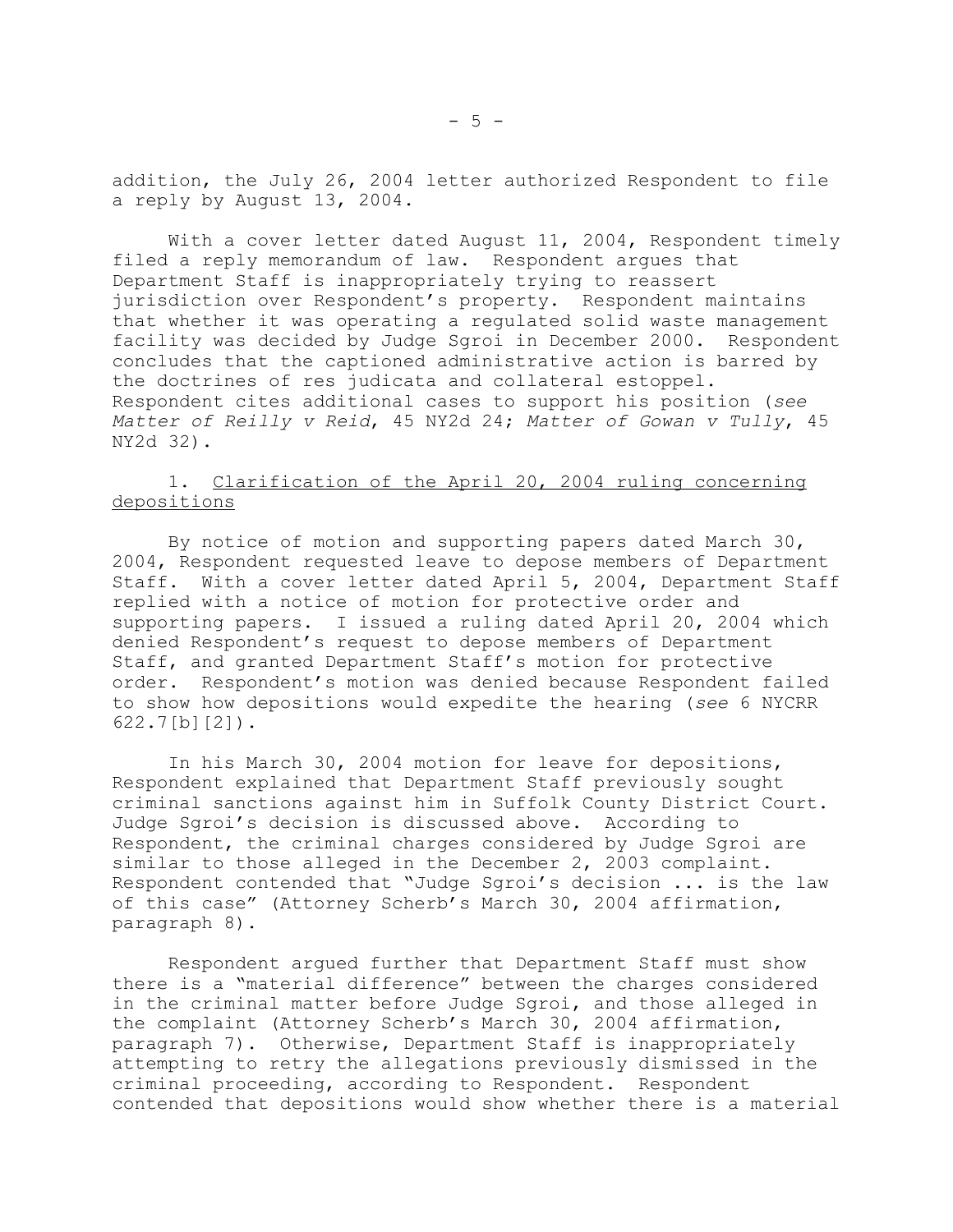difference between the criminal charges and those alleged in the December 2, 2003 complaint.

In the April 20, 2004 ruling, I found that Judge Sgroi's December 19, 2000 decision relates to events that occurred in 1999, and that the charges alleged in the December 2, 2003 complaint relate to alleged violations that occurred between July 31 and October 16, 2003. I stated further that I did not agree with Respondent's contention that Judge Sgroi's December 19, 2000 decision is the law of this case. Rather, I said that "the captioned administrative matter is a new case that is different from the previous criminal matter" (April 20, 2004 ruling at 3).

As noted above, Department Staff seeks clarification of the above quoted portion of the April 20, 2004 ruling. At the hearing on May 25, 2004, Attorney Rail inquired whether the ruling dismissed Respondent's  $12<sup>th</sup>$  and  $13<sup>th</sup>$  affirmative defenses, in addition to denying Respondent's request to depose members of Department Staff (*see* Tr. 7-9, 372).

At the May 25, 2004 hearing, I said that the April 20, 2004 ruling was not intended to dismiss any of Respondent's affirmative defenses. I noted that Department Staff had not moved to dismiss any affirmative defenses, and that the issue before me was whether the requested depositions would expedite the proceeding (*see* Tr. 16-18). Upon review of the parties' papers, I determined that Respondent failed to show how depositions would expedite the proceeding, and accordingly denied Respondent's motion for leave to depose members of Department Staff.

Respondent contends, among other things, that Judge Sgroi's December 19, 2000 decision is the law of the case in this administrative matter (Attorney Scherb's March 30, 2004 affirmation, paragraph 8). I disagree. The doctrine of the law of the case applies to various states of the same action or proceeding (*see Matter of McGrath v Gold*, 36 NY2d 406). Its purpose is to avoid the retrial of issues already determined within it (*see Fadden v Cambridge Mut. Fire Ins.*, 51 Misc 2d 858 [Sup Ct, Albany County, 1966], *affd* 27 AD2d 487). Once a point is decided within a case, the doctrine of the law of the case makes it binding not only on the parties, but on the court as well. No other judge of coordinate jurisdiction may undo the decision (*see State of New York Higher Educ. Serv. Corp. v Starr*, 158 AD2d 771).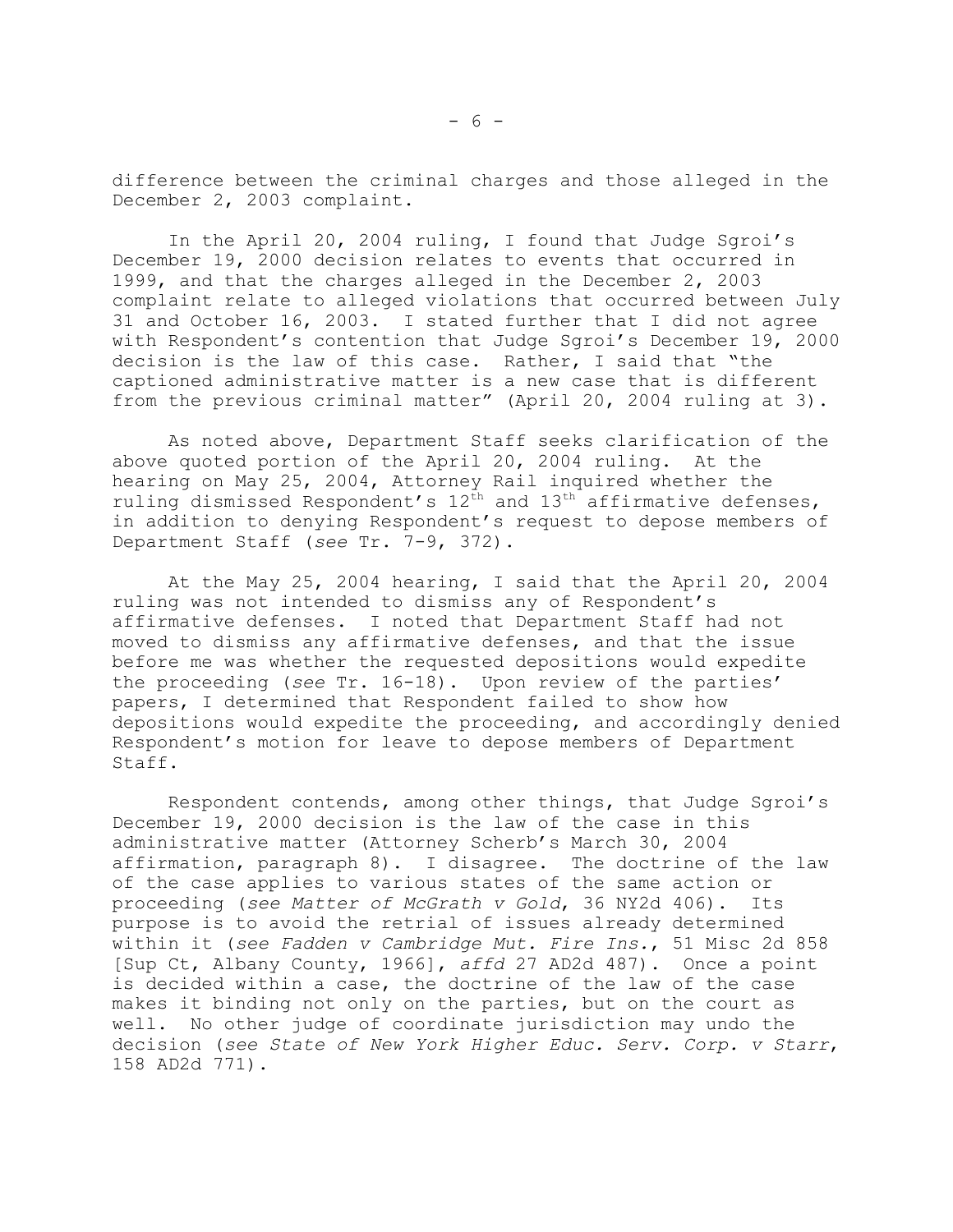The action decided by Judge Sgroi considered charges alleged in the appearance tickets issued by ECO Rucker in 1999. However, Department Staff commenced the captioned administrative matter with service of a notice of pre-hearing conference, hearing and verified complaint dated December 2, 2003 upon Respondent. The charges alleged in the December 2, 2003 complaint relate to violations that allegedly occurred between July 31 and October 16, 2003. Therefore, I conclude that the doctrine of the law of the case does not apply here because the matter considered in Judge Sgroi's December 19, 2000 decision, and the matter before me are not the same action or proceeding.

Similarly, I conclude that Justice Jones' January 6, 2000 order is not the law of the case with respect to the captioned administrative matter. It appears that the Town of Brookhaven initiated the matter against Mr. Liere as a nuisance claim. The January 6, 2000 order does not explicitly identify any statute or regulation that Mr. Liere had allegedly violated. I conclude that the action commenced by the Town of Brookhaven with service of its order to show cause dated May 19, 1999 is different from the matter before me, which Department Staff initiated with service of a notice of pre-hearing conference, hearing and verified complaint dated December 2, 2003. Consequently, the doctrine of the law of the case does not apply here because the matter considered by Justice Jones in his January 6, 2000 decision, and the captioned administrative matter before me are not the same action or proceeding.

# 2. Clarification of the  $12<sup>th</sup>$  and  $13<sup>th</sup>$  Affirmative Defenses

Respondent asserts as the  $12<sup>th</sup>$  and  $13<sup>th</sup>$  affirmative defenses that the charges alleged in the December 2, 2003 complaint are barred by the doctrines of res judicata and collateral estoppel based on Judge Sgroi's December 19, 2000 memorandum decision and Justice Jones's January 6, 2000 short form order, respectively. Respondent argues in the memorandum of law that every allegation in the December 2, 2003 complaint is predicated on the fact that Respondent operates a solid waste management facility. According to Respondent, the Department Staff is attempting to relitigate the issue of jurisdiction, which is barred by these doctrines.

Respondent notes that the regulatory definitions applied by the court in the previous determinations have not changed since December 2000 when Judge Sgroi and Justice Jones determined that the Liere Farm was not a solid waste management facility, and that Respondent needs neither a permit nor a registration from the Department.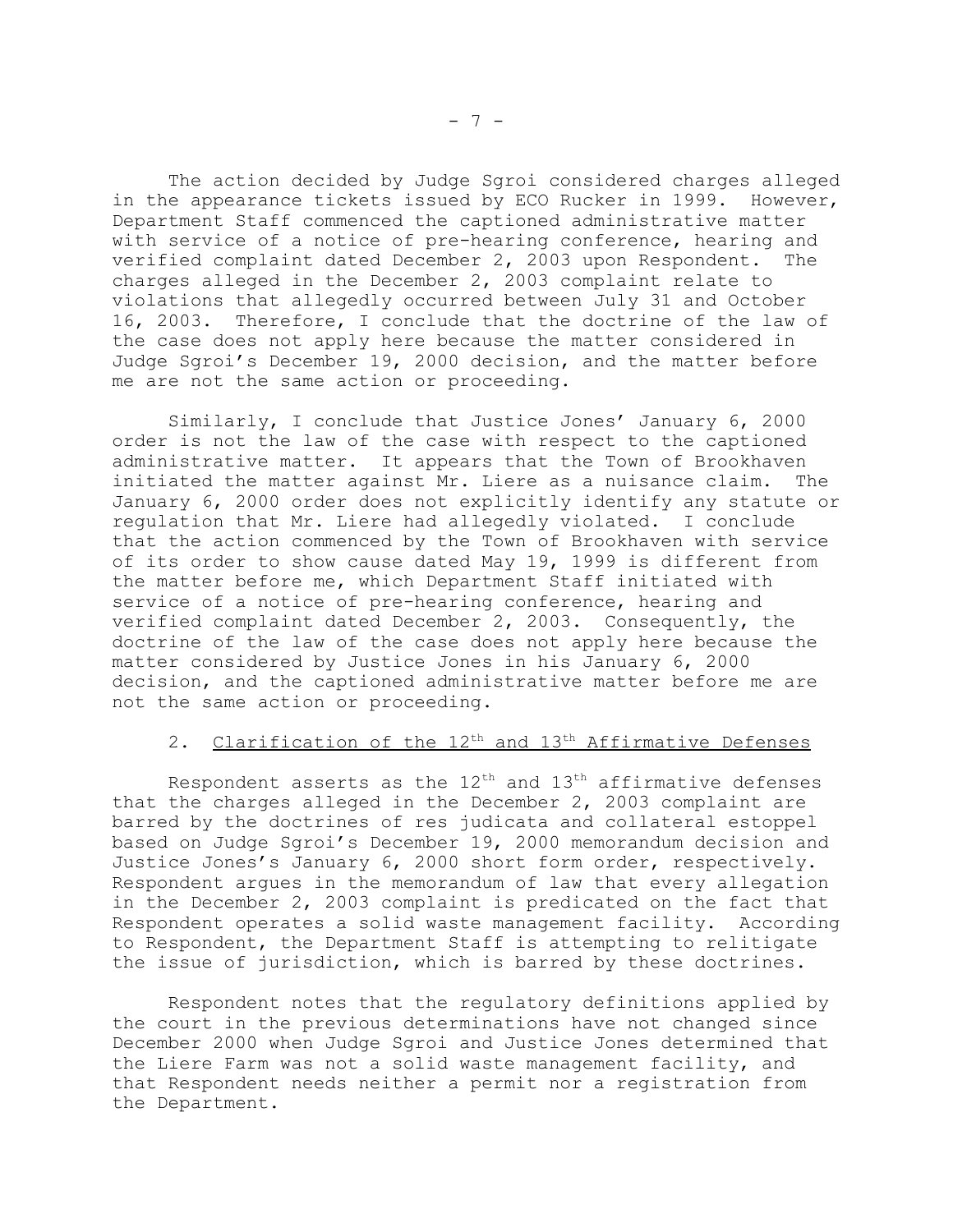Department Staff contends, however, that Mr. Liere's January 5, 2000 affidavit and Attorney Cava's memorandum of law and stipulation of facts show that the claims and issues decided in the 1999 criminal proceeding are different from the claims and issues raised in the December 2, 2003 complaint. According to Department Staff, the captioned administrative proceeding is not related to the matters decided by Judge Sgroi and Justice Jones. Department Staff contends that the captioned enforcement matter was commenced after investigating citizens' complaints about operations at the Liere Farm, and that the violations alleged in the December 2, 2003 complaint are based on an on-site inspection, which occurred in October 2003. Department Staff argues that the causes of action and the underlying factual issues related to the captioned administrative proceeding arise from "a completely different time, origin and motivation" (Department Staff's Reply at 6).

The December 2, 2003 complaint alleges thirteen causes of action. With the exception of the violations asserted in the twelfth cause of action, all other violations are alleged to have occurred on or after October 16, 2003. According to the twelfth cause of action, Respondent violated 6 NYCRR 360-1.14(m) and 360- 5.7(b)(11), which relate to controlling odors, on July 31, August 6, 11, 18, 22, 25, 29, and September 3 and 4, 2003. All but one of the causes of action in the December 2, 2003 complaint identify provisions of 6 NYCRR part 360 that are different from the regulatory provisions identified in ECO Rucker's appearance tickets. On October 16, 2003, Respondent is alleged to have violated 6 NYCRR  $360-16.4(f)(3)$  which relates to the amount of processed and unprocessed C&D debris that may be stored at a site. A violation of 6 NYCRR 360-16.4(f)(3) was also considered and decided by Judge Sgroi in the criminal proceeding.

## A. Res judicata

After a matter has been duly decided, the doctrine of res judicata puts an end to it. If a litigant is dissatisfied with the result of an adjudication, the proper course is to appeal the unsatisfactory result rather than ignore it and attempt to relitigate it in a separate action. The doctrine of res judicata applies not only to the matter litigated but also to what might have been litigated (*see Schuylkill Fuel Corp. v B&C Nieberg Realty Corp.*, 250 NY 304). From this principle, the concept of "claim preclusion" has developed. (*See* Siegel, New York Practice § 442, at 714 [3d ed]).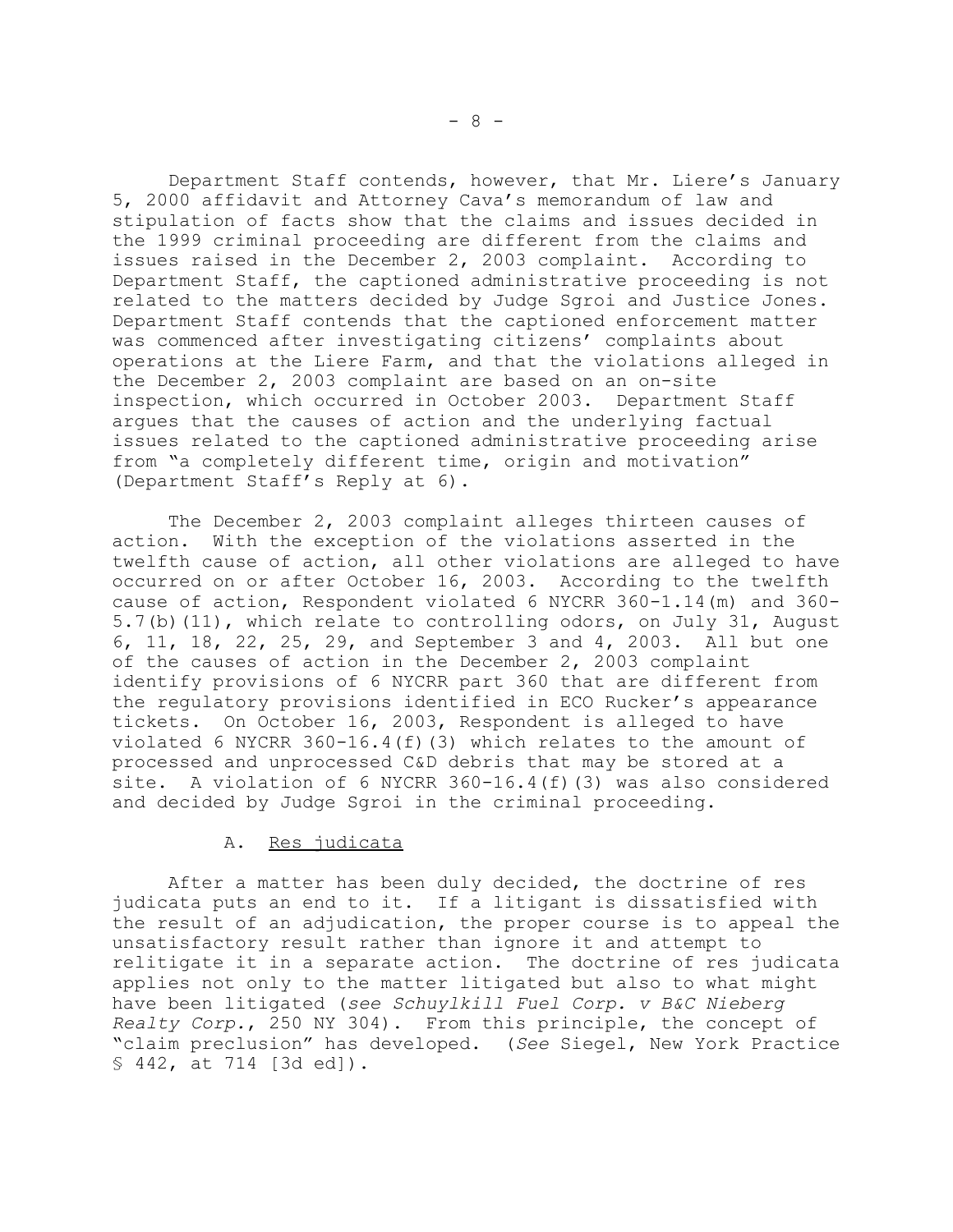The doctrine of res judicata requires a final judgment on the merits and a determination that the second action involves the same "cause of action." Causes of action are considered the same if they arise out of the same transaction or series of connected transactions. Relevant factors include the time, place and origin of the causes of action (s*ee* Siegel, New York Practice § 447, at 721 [3d ed]).

Whether the doctrine of res judicata precludes Department Staff from pursuing the causes of action alleged in the December 2, 2003 complaint depends on whether these allegations are the same as the charges considered and decided by Judge Sgroi and Justice Jones. The violations asserted in the December 2, 2003 complaint are alleged to have occurred from July through October 2003, four years after Judge Sgroi decided the charges alleged in the appearance tickets issued in 1999 by ECO Rucker. Consequently, the causes of action alleged in the December 2, 2003 complaint are not the same as the charges decided by Judge Sgroi given the difference in time.

In addition to the difference in time, the activities associated with the criminal proceeding and those associated with the captioned administrative enforcement action are different. The causes of action in the captioned administrative enforcement action did not arise from the same transaction or series of connected transactions that gave rise to the causes of action decided in the criminal matter by Judge Sgroi. Moreover, Department Staff could not have anticipated during the summer and fall of 1999 that additional violations of the requirements outlined in 6 NYCRR part 360 at the Liere Farm might occur in 2003. Consequently, the charges alleged in the December 2, 2003 complaint could not have been litigated before Judge Sgroi in the 1999 criminal proceeding.

With respect to the matter decided by Justice Jones on January 6, 2000, Respondent has offered nothing to show that the civil action brought by the Town of Brookhaven in 1999 was based on any alleged violations of the Environmental Conservation Law or its implementing regulations. Therefore, I conclude that the Town's cause, or causes, of action considered by Justice Jones and resolved in his short form order dated January 6, 2000 are not the same as the causes of action alleged by Department Staff in the December 2, 2003 complaint.

Based on the foregoing discussion, I find that the causes of action considered by Judge Sgroi and decided in her December 19, 2000 memorandum decision and those considered by Justice Jones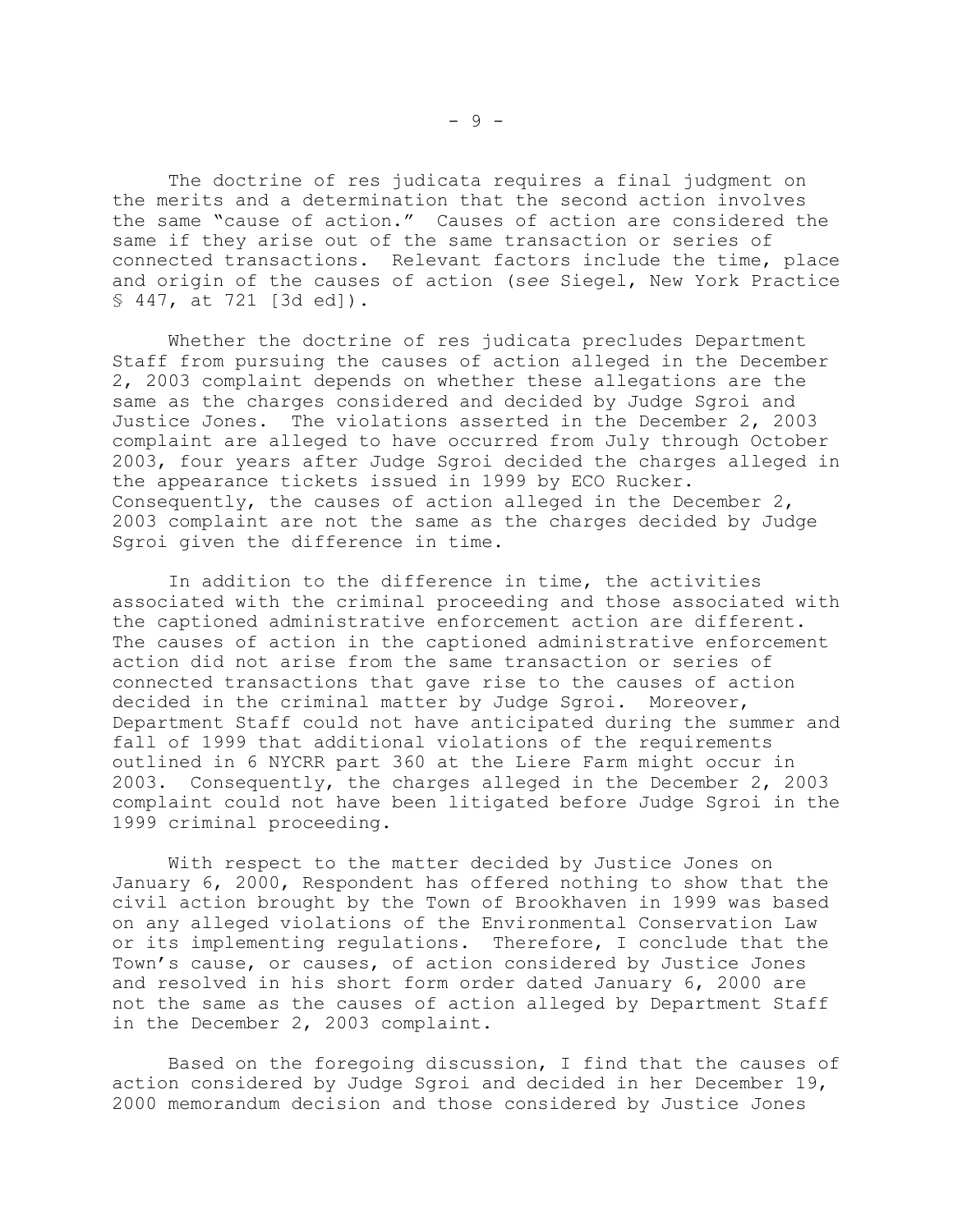and decided in his short form order dated January 6, 2000 are different from the causes of action asserted in the December 2, 2003 complaint. Therefore, the doctrine of res judicata does not bar consideration of the causes of action asserted in the December 2, 2003 complaint in this administrative enforcement proceeding.

## B. Declaratory Judgment

Respondent argues further that Judge Sgroi's December 19, 2000 decision is essentially a declaratory judgment because it is based on stipulated facts (*see* Exhibits A and B to Respondent's memorandum of law). Respondent concludes that whether Respondent is operating, or has operated, a solid waste management facility without a permit has been decided as a matter of law.

According to Department Staff, Respondent's January 5, 2000 affidavit and Attorney Cava's memorandum of law and stipulation are not a stipulation of the facts. Citing CPLR 2104, Department Staff argues that a stipulation is a written agreement accepted by the parties, or an oral agreement made between counsel in open court. Department Staff contends that Respondent offered nothing to show there was a stipulation consistent with the requirements outlined in CPLR 2104. Referring to Judge Sgroi's December 19, 2000 decision, Department Staff notes that the defendant (*i.e.*, Mr. Liere) "sought to stipulate to certain facts," but the court's determination does not expressly state that the parties actually did. Absent a stipulation consistent with the requirements outlined in CPLR 2104, Department Staff argues that it cannot be determined whether Judge Sgroi's December 19, 2000 decision is controlling over the captioned administrative proceeding.

In Respondent's reply memorandum of law, he argues that his January 5, 2000 affidavit (*see* Exhibit A), and Attorney Cava's memorandum of law and stipulation of facts (*see* Exhibit B), which Respondent included with his initial memorandum of law, constitute the stipulation of facts in the criminal case that Judge Sgroi relied upon in reaching her December 19, 2000 decision.

I reject Respondent's characterization of Judge Sgroi's December 19, 2000 decision as a declaratory judgment. Respondent offered nothing to demonstrate that any party to the criminal proceeding before Judge Sgroi requested a declaratory judgment from the court as part of the disposition of the case. Furthermore, the court did not convert the proceeding into an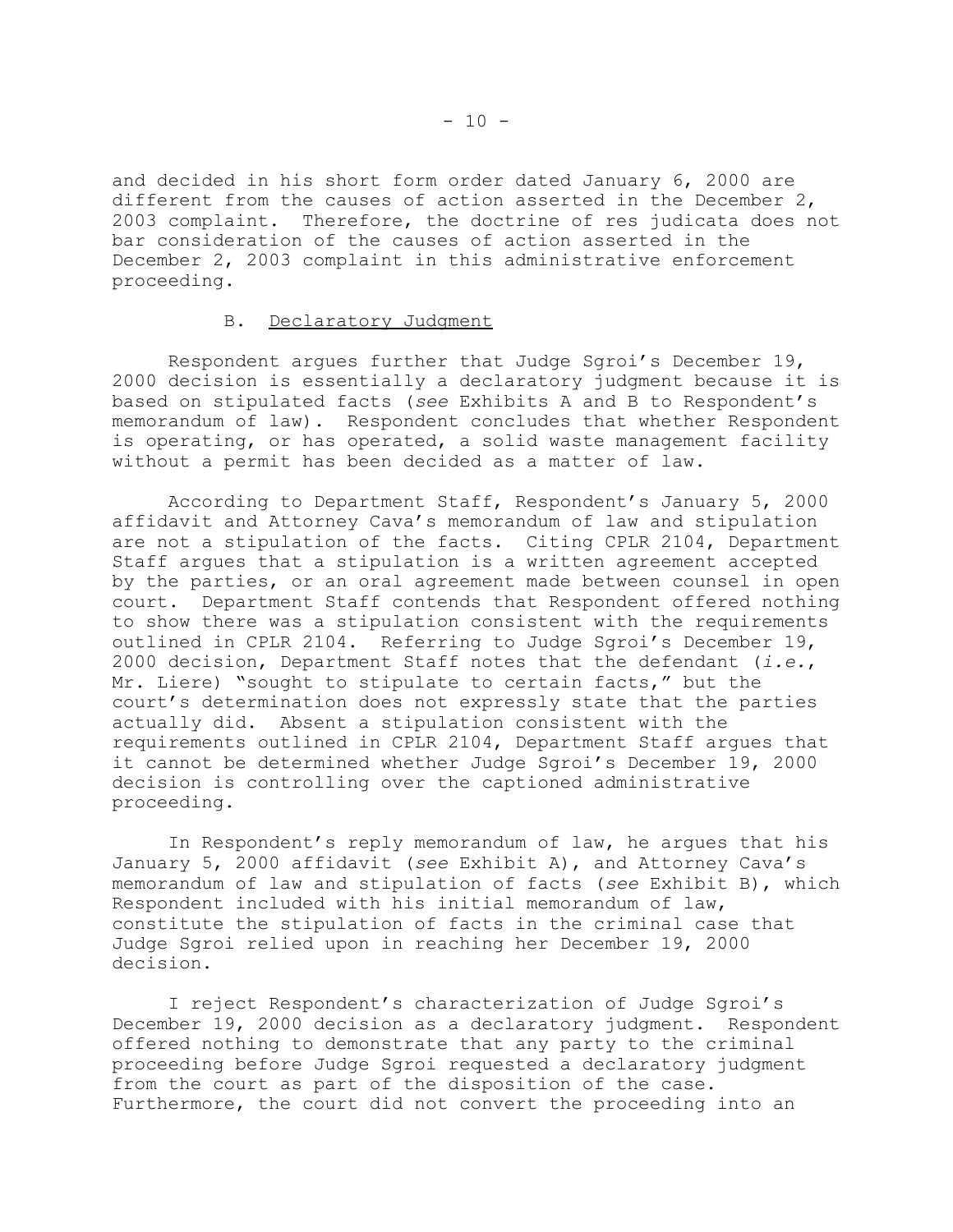action for a declaratory judgment. As noted below, whether Respondent operated the Liere Farm in October 2003 in the same manner as he did in 1999 is a fact question not considered in Judge Sgroi's December 2000 memorandum decision.

## C. Collateral estoppel

The doctrine of collateral estoppel is related to the doctrine of res judicata. Where res judicata applies to a whole case (claim preclusion), collateral estoppel precludes the relitigation of issues (issue preclusion). The doctrine of collateral estoppel applies to questions of law and fact (*see* Siegel, New York Practice § 443, at 715 - 716; § 463 at 744 [3d ed]). It may not be used against one who was not a party to the first action (*see id*. § 458, at 736). In addition, a court must have passed upon the issue in question. Where, as here, collateral estoppel is asserted, the burden of showing that the alleged, estopped issue is the same as one disposed of in an earlier action rests with the proponent (*see id*. § 462, at 742 - 743).

As noted above, collateral estoppel may not be used against one who was not a party to the first action. Although ECO Rucker issued the appearance tickets for alleged violations of 6 NYCRR part 360, Department Staff was not a party to the criminal matter decided by Judge Sgroi. Rather, the local district attorney prosecuted the case. With respect to criminal matters concerning alleged violations of the ECL, the Suffolk County district attorney does not have a relationship with the New York State Department of Environmental Conservation (the Department) such that the district attorney could be considered the same as the Department. In *Matter of New York Site Dev. Corp. v. New York State Dept. of Envtl. Conservation* (217 AD2d 699), the court held that the New York City Department of Sanitation (DOS) and the Department were separate agencies of the government, and that the Department had not been a party to a prior CPLR article 78 proceeding involving the DOS and New York Site Development Corporation concerning the terms and conditions of a permit issued by the Department.

Because Department Staff was not a party to either the criminal matter decided by Judge Sgroi or the civil matter before Justice Jones, Department Staff did not have a full and fair opportunity to litigate the issues decided in those actions. Therefore, the doctrine of collateral estoppel does not bar Department Staff from litigating the issues underlying the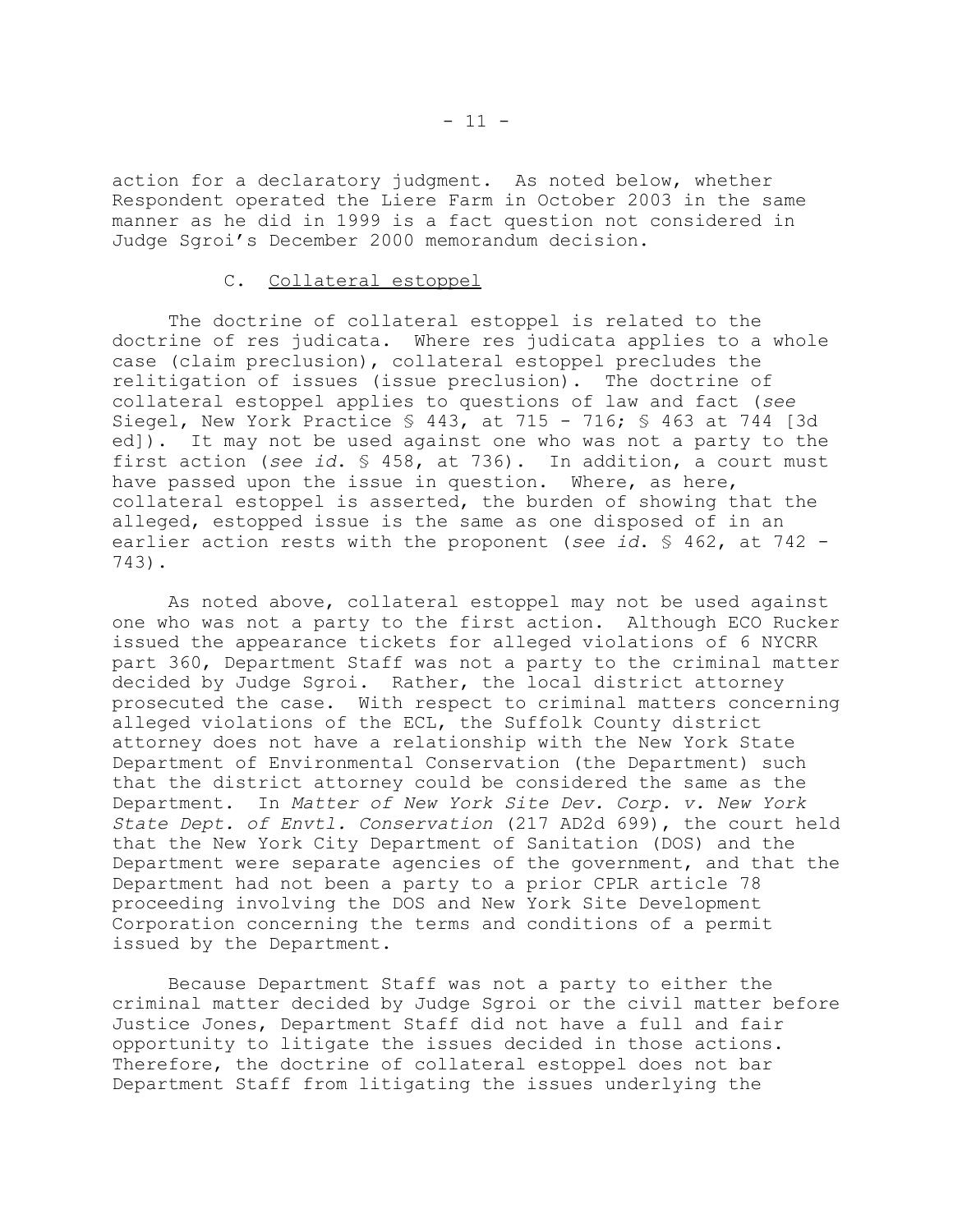charges alleged in the December 2, 2003 complaint in this proceeding.

In addition to Department Staff not being a party to the criminal matter decided by Judge Sgroi, the facts that Judge Sgroi based her December 2000 decision upon are different from the facts alleged by Department Staff in the December 2, 2003 complaint. As noted above, Judge Sgroi found that Respondent "accepts trees, shrubs, grass clippings and leaves from landscapers," and that Respondent "grinds those materials up and sells the wood chips or spreads them on his farm." These findings were the basis for Judge Sgroi's conclusion that operations at the Liere Farm in 1999 were exempt from the requirements outlined in 6 NYCRR part 360.

The facts alleged in the December 2, 2003 complaint, however, are based on information that Department Staff obtained during an October 16, 2003 inspection of the Liere Farm, almost three years after Judge Sgoi's December 19, 2000 decision. Based on the October 16, 2003 inspection, Department Staff alleges, among other things, that Respondent has been "commingling land clearing debris and yard waste," and composting "yard waste in excess of three thousand yards" on an annual basis. Given these alleged facts, Department Staff contends in the December 2, 2003 complaint that Respondent no longer qualifies for an exemption from the requirements outlined in 6 NYCRR part 360. Therefore, the issues underlying the charges alleged in the December 2, 2003 complaint concerning the captioned administrative enforcement proceeding are different from the issues decided by Judge Sgroi in December 2000. Accordingly, the doctrine of collateral estoppel does not bar from consideration the issues underlying the charges alleged in the December 2, 2003 complaint.

As noted above, Judge Sgroi determined whether Respondent violated 6 NYCRR 360-16.4(f)(3) in 1999. The tenth cause of action in the December 2, 2003 complaint also alleges a violation of 6 NYCRR 360-16.4(f)(3), which limits the amount of C&D debris that may be stored on a site. When the hearing last convened, I determined that Respondent would have the opportunity during the proceedings to demonstrate whether the doctrines of res judicata and collateral estoppel apply to this cause of action (*see* Tr. 366). Upon review of the parties' papers, I reverse this ruling, however. I find that the facts underlying the cause of action decided by Judge Sgroi in 1999 concerning an alleged violation of 6 NYCRR 360-16.4(f)(3) is different from the facts underlying the violation alleged as the tenth cause of action in the December  $2$ , 2003 complaint. Judge Sgroi decided the first allegation in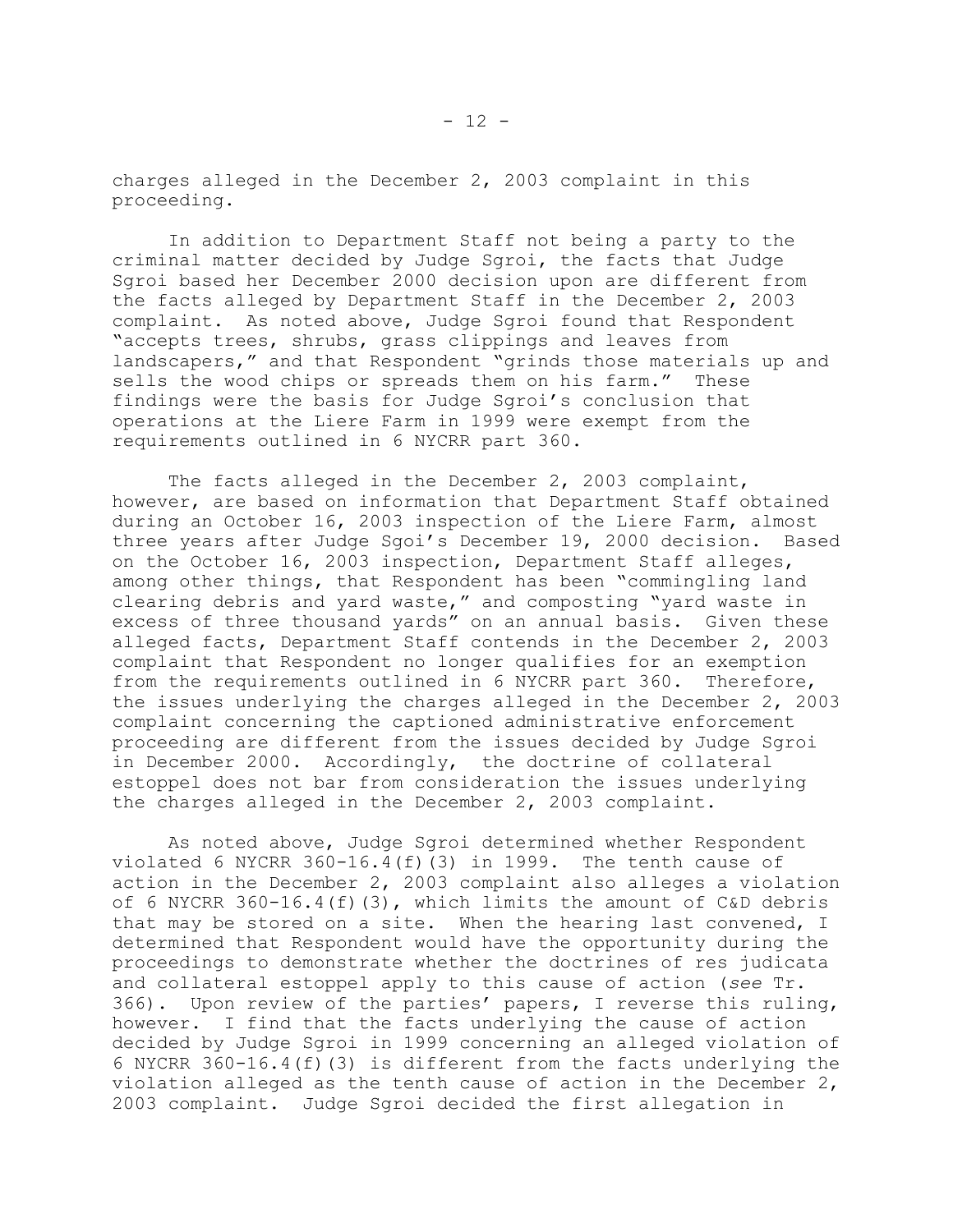2000. The factual basis for the tenth cause of action, however, is Department Staff's observations during the October 16, 2003 inspection. As noted above, Department Staff alleges that circumstances at the Liere Farm have changed since 1999 based on the October 16, 2003 inspection.

In summary, I conclude, therefore, that contrary to Respondent's contention, the doctrine of res judicata does not bar from consideration in this administrative enforcement hearing the claims alleged in the December 2, 2003 complaint. Furthermore, the doctrine of collateral estoppel does not bar the issues underlying the charges alleged in the complaint. Therefore, I dismiss, as inapplicable, Respondent's twelfth and thirteenth affirmative defenses.

### 3. Respondent's Motion to Dismiss

As part of the conclusion to the memorandum of law, Respondent moves to dismiss the charges alleged in the December 2, 2003 complaint. The bases for Respondent's motion are the arguments presented concerning the doctrines of res judicata and collateral estoppel.

As outlined above, however, I concluded that the doctrines of res judicata and collateral estoppel do not bar from consideration in this administrative enforcement hearing the causes of action and the issues underlying them as alleged in the December 2, 2003 complaint. Therefore, I deny Respondent's motion to dismiss.

### **Further Proceedings**

As stated in my letter to the parties dated August 4, 2004, the captioned administrative hearing will reconvene on Tuesday, October 19, 2004 at 10:00 a.m. at the Department's Region 1 office on the SUNY Stony Brook campus, and will continue as necessary on October 20 and 21. Department Staff should reserve a room for the hearing and make arrangements to retain a stenographer.

> /s/ Daniel P. O'Connell Administrative Law Judge

Dated: Albany, New York September 30, 2004